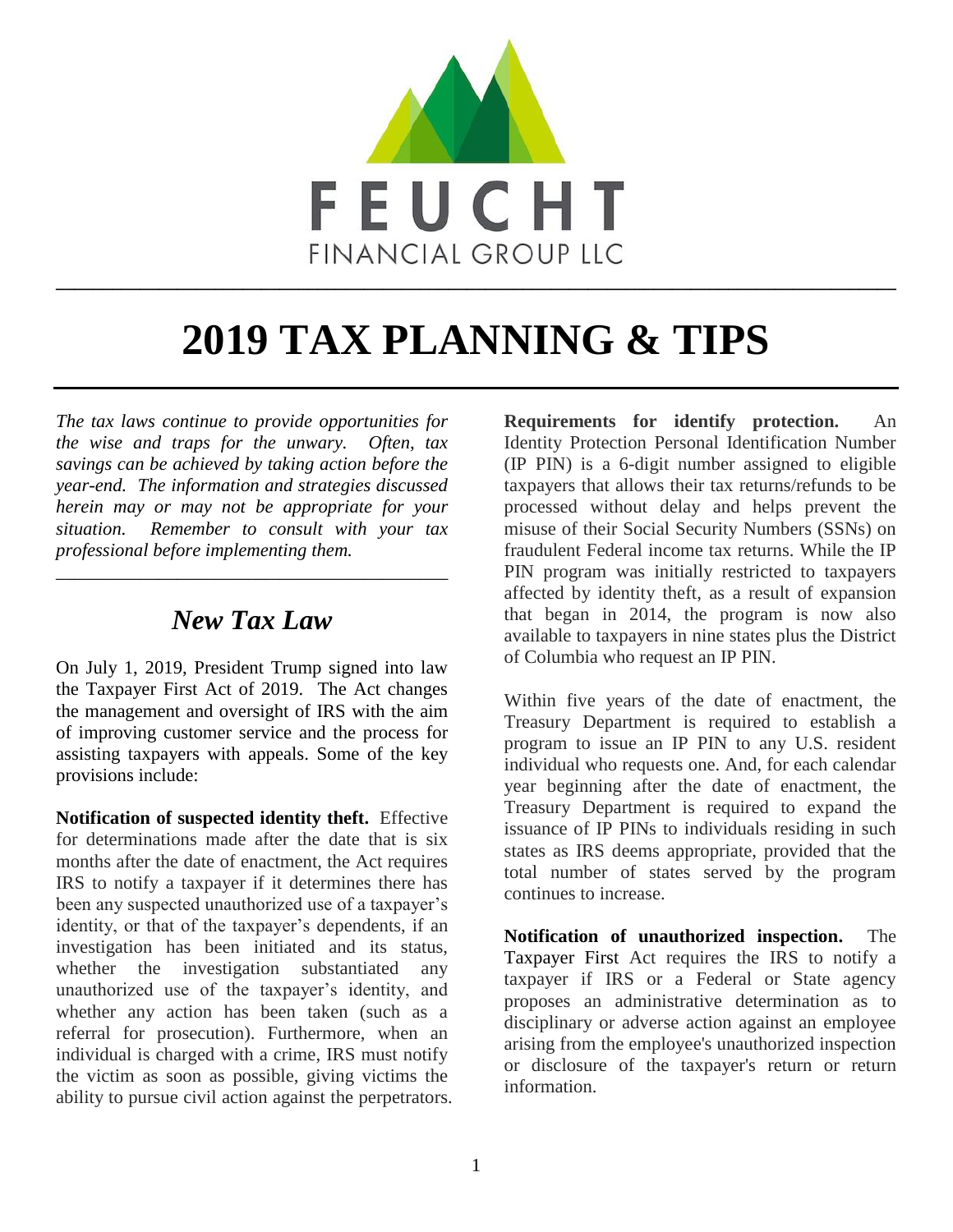**Electronic signatures by taxpayers.** For a request for disclosure to a practitioner with consent of the taxpayer, or for any power of attorney granted by a taxpayer to a practitioner, the Act requires IRS to publish guidance to establish uniform standards and procedures for the acceptance of taxpayers' signatures appearing in electronic form with respect to such requests or power of attorney.

**Point of contact for identity theft victims.**  Effective on the date of enactment, the Act requires IRS to establish procedures to implement a single point of contact for taxpayers affected by identity theft.

**Independent Office of Appeals**. The new law also requires that the IRS establish an Independent Office of Appeals and that case files referred to independent office be available to certain individual and small business taxpayers. Eligible taxpayers are those who, for the tax year to which the dispute relates, are:

- 1. Individuals with adjusted gross incomes not exceeding \$400,000, and
- 2. Entities with gross receipts not exceeding \$5 million for the tax year.

In cases in which IRS has issued a notice of deficiency to a taxpayer, IRS must prescribe notice and protest procedures for taxpayers whose request for Independent Appeals consideration is denied.

## *TCJA Tax Law*

Although the Tax Cuts and Jobs Act (TCJA) was signed into law on December 22, 2017, some of the tax provisions did not go into effect until 2019.

**Medical expenses.** A deduction is allowed for the expenses paid during the tax year for the medical care of the taxpayer, the taxpayer's spouse, and the taxpayer's dependents to the extent the expenses exceed a threshold amount. To be deductible, the expenses may not be reimbursed by insurance or otherwise. If the medical expenses are reimbursed, then they must be reduced by the reimbursement before the AGI floor is applied.

For tax years ending after December 31, 2018, medical expenses will be subject to the 10% floor for both regular tax and AMT purposes.

**Repeal of the individual mandate.** Under the Affordable Care Act, the law required that individuals who were not covered by a health plan that provided at least minimum essential coverage were required to pay a "shared responsibility payment" (also referred to as a penalty) with their federal tax return. Unless an exception applied, the tax was imposed for any month that an individual did not have minimum essential coverage.

For months beginning after December 31, 2018, the amount of the individual shared responsibility payment is reduced to zero.

**Alimony.** Under the Tax Cuts and Jobs Act, for any divorce or separation agreement executed after December 31, 2018, or executed before that date but modified after it (if the modification expressly provides that the new amendments apply), alimony and separate maintenance payments are not deductible by the payor spouse and are not included in the income of the payee spouse. Rather, income used for alimony is taxed at the rates applicable to the payor spouse.

**Tax rules for pre-2019 divorces***.* For divorce or separation instruments executed before 2019, alimony or separate maintenance payments are deductible by the payor spouse, as long as the payments qualify under the tax rules for "alimony." To qualify, the payments must (i) be required under the divorce decree or separation agreement (i.e., voluntary or "extra" payments won't qualify), (ii) be in cash only (not goods or services), and (iii) be required to end at the death of the recipient spouse. Also, the parties must be living in separate households. The parties can elect to have payments that qualify be treated as not qualifying (but not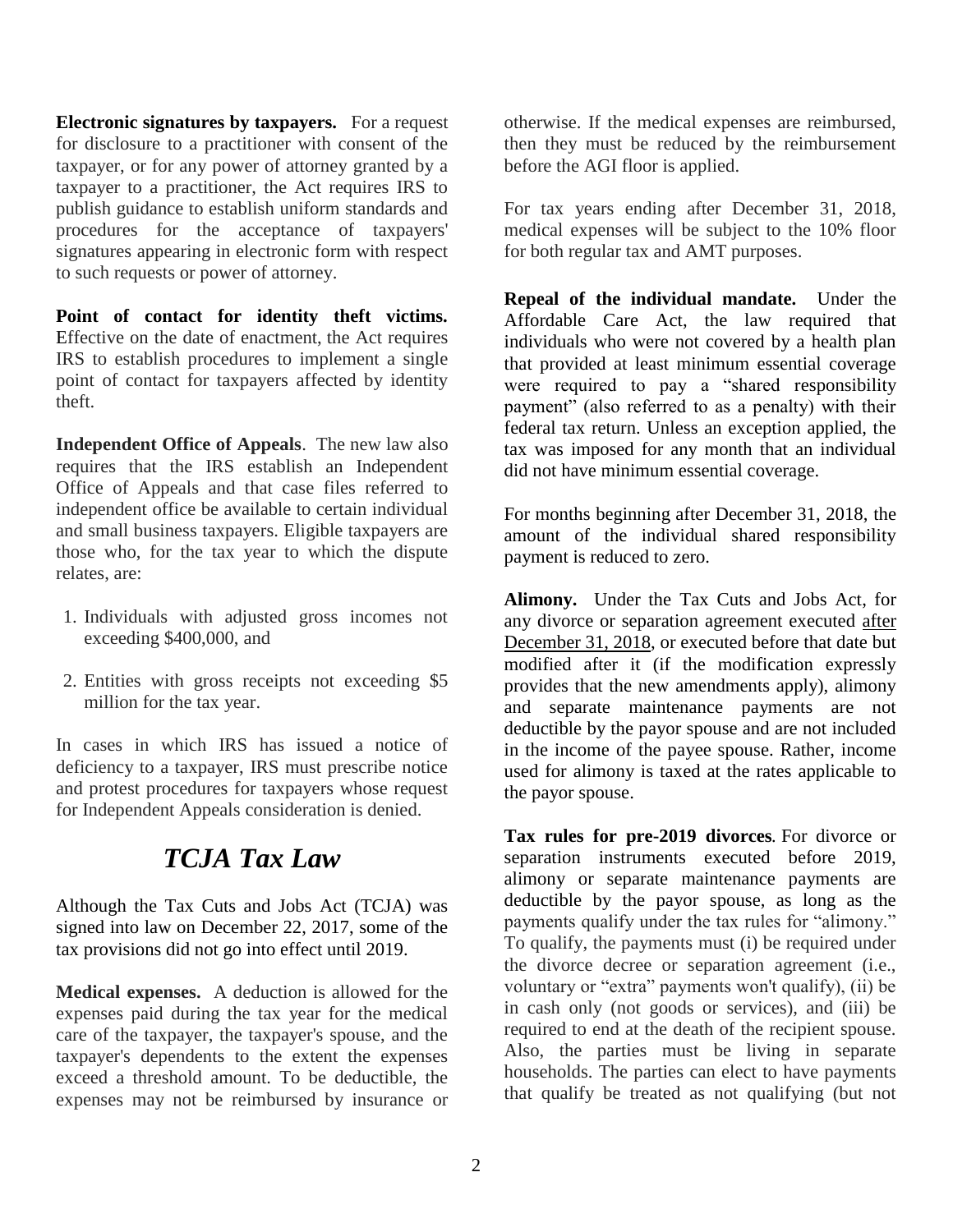vice versa). Alimony payments under pre-2019 instruments are includible in the gross income of (i.e., taxable to) the payee spouse.

### *Additional Information*

**Standard mileage rate.** Taxpayers can use the standard mileage rate (in lieu of actual expenses) in computing the deductible costs of operating automobiles owned or leased by them (including vans, pickups or panel trucks) for business purposes. This rate is also used as a benchmark by the federal government and many businesses to reimburse their employees for business travel. The following rates are applicable for the 2019 tax year:

| <b>Business</b> | \$0.58 |
|-----------------|--------|
| Medical         | 0.20   |
| Moving          | 0.20   |
| Charitable      | 0.14   |

**Note:** Except for active military members, the Tax Cuts and Jobs Act suspended the deduction for unreimbursed employee business expenses for tax years 2018-2025.

**Estimated tax payments.** Taxpayers generally must make estimated tax payments if they expect to owe \$1,000 or more when they file their 2019 tax return.

For 2018, the IRS reduced the threshold for underpayment penalties; however, that was only for the 2018 tax year. For 2019, to avoid an underpayment penalty, taxpayers must satisfy one of the following tests:

- 1. The person's tax payments are at least 90 percent of the tax liability for 2019, or
- 2. The person's tax payments are at least 100 percent of the prior year's tax liability. (However, the 100 percent threshold is increased to 110 percent if a taxpayer's adjusted gross income was more than \$150,000, or \$75,000 if married and filing a separate return).

**Social Security wage base for 2020.** The Social Security Administration (SSA) recently announced that the maximum earnings subject to the Social Security component of the FICA tax will increase from \$132,900 to \$137,700 for 2020.

This means that for 2020, the maximum Social Security tax that employers and employees will each pay is \$8,537.40 (\$137,700 x 6.2%). A selfemployed person with at least \$137,700 in net selfemployment earnings will pay \$17,074.80 (\$137,700 x 12.40%) for the Social Security part of the self-employment tax. The Medicare component remains 1.45% of all earnings, and individuals with earned income of more than \$200,000 (\$250,000 for married couples filing jointly) will pay an additional 0.9% in Medicare taxes.

### *Year-End Planning*

Year-end planning is always complicated by the uncertainty of what the following year may bring, but this year presents an even bigger challenge. Serious questions persist over whether tax legislation will pass this year and, if so, whether it will involve sweeping tax reform, simple rate cuts, or something in between. With that in mind, here are a few steps you might consider to save tax dollars if you act before the end of the year. Please note that all actions may not apply in your situation.

• Taxpayers who plan their charitable gifts may be able to get themselves over the standard deduction and itemize, if they use a strategy called bunching. The Tax Cuts and Jobs Act greatly increased the standard deduction for married couples filing jointly (\$24,400 for 2019 and \$12,200 for single filers). It also placed new limits on itemized deductions, such as the state and local tax (SALT) deductions are limited to \$10,000 per year.

Some taxpayers may be able to work around the new limits by applying a "bunching strategy" to pull or push discretionary medical expenses and charitable contributions into the tax year where